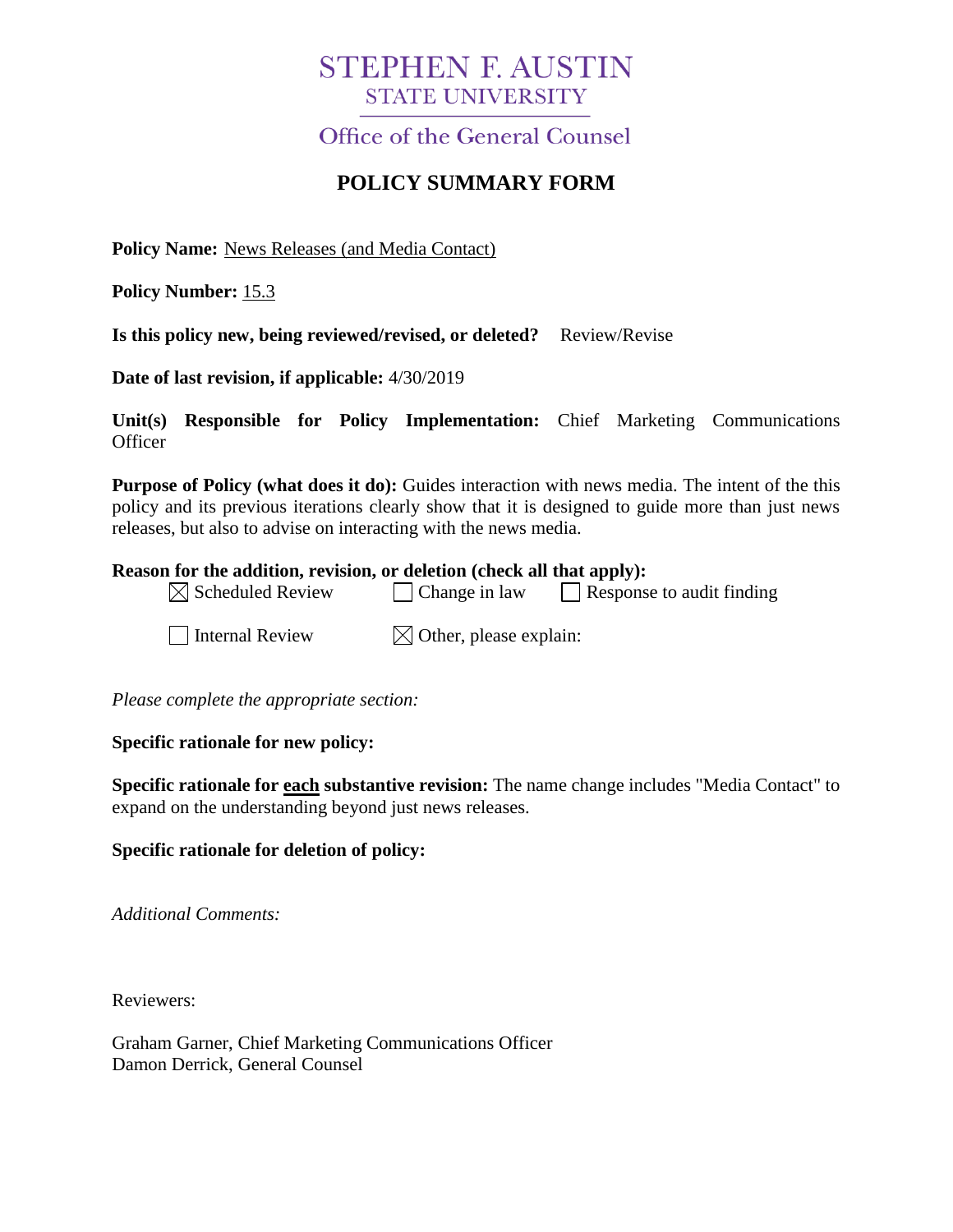### **News Releases and Media Contact**

### **Original Implementation:** 1950 **Last Revision:** April 30, 2019*12, 2022*

*The Division of University Marketing Communications is responsible for producing and distributing news releases, publishing and promoting news of the university, responding to media inquiries, and monitoring news coverage of the university.*

*The university requests members of the news media to coordinate all interviews, campus visits, and inquiries through the Division of University Marketing Communications.*

Departments and individuals seeking media coverage concerning university activities should*must* request assistance from *the Division of* University Marketing Communications, which will work collaboratively with the requesting party to evaluate the newsworthiness of the activity. When an activity is determined to be newsworthy, University Marketing Communications will prepare and market*, in coordination with the requesting party, and promote* a release of information to the news media. As a general guideline, requests for media coverage should be made a minimum of 10 days before the scheduled event.*public and news media.*

Departments and individuals should*must* not contact the news media without the assistance of University Marketing Communications. News media receive numerous requests for coverage from a wide range of organizations and individuals. Uncoordinated coverage requests and/or requests for coverage of activities that may have little or no news value have the potential to diminish the effectiveness of University Marketing Communications when it makes requests for coverage*Division* of newsworthy activities. University Marketing Communications may grant exceptions to select university divisions regarding this aspect*. Coverage requests, statements, and policies* of this policy*the university, its component entities or representatives must be clear, consistent, and compliant*.

Upon occasion,*When members of the* news media may directly contact university faculty or staff members seeking interviews or comments that may be published or broadcast. Faculty and staff members are encouraged, as time permits, to, *those individuals may* share their insights on topics within their areas of scholarly study or professional expertise. Such participation has the potential to highlight the quality of university personnel, bring positive visibility to the university*,* and provide a valuable community service. The faculty*Employees are discouraged from commenting on policies, actions,* or staff member*events outside of their immediate responsibilities or expertise. Anyone* contacted by the media should*must* notify *the Division of* University Marketing Communications of the interview request. University Marketing Communications can assist both sides in facilitating the interview and monitor the media outlet for publication or broadcast of the interview.